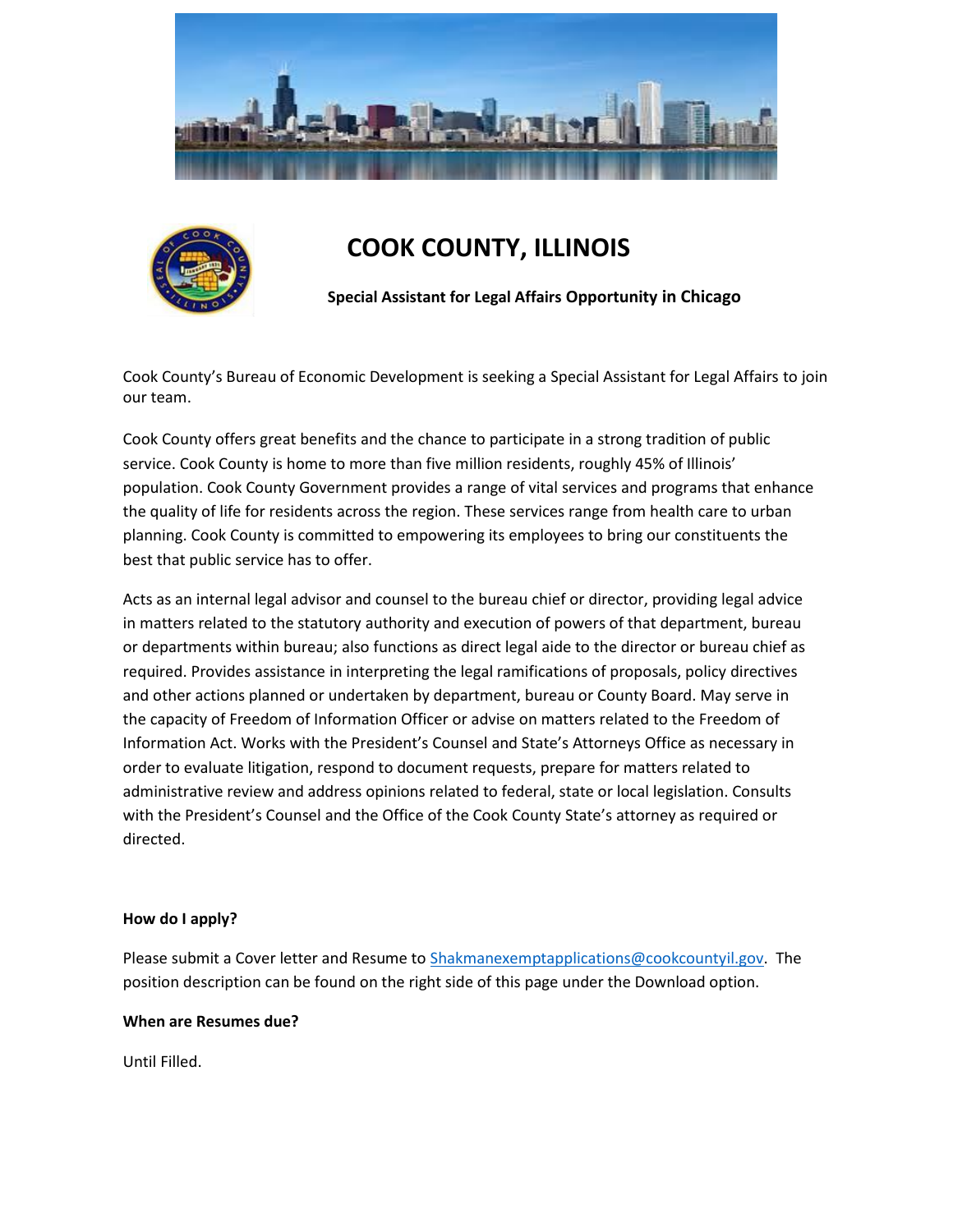## **SNAPSHOT OF COOK COUNTY:**

- Cook County employs over 22,000 employees who work in a variety of skilled jobs and trades.
- Health Care Cook County established the nation's first blood bank in 1937. Cook County Hospital was the first to have a dedicated unit for trauma services. Today our healthcare system treats more cancer patients than any other provider in the metropolitan area.
- Technology Cook County's Bureau of Technology provides technology support to Cook County offices and employees, with its wide area network providing service to more than 120 municipalities.
- Courts Cook County oversees one of the nation's largest unified criminal and civil justice system and administers the largest single jail site in the country.
- Highway Cook County maintains almost 600 miles of roads and highways.
- Land Cook County assesses the value of more than 1.5 million parcels of taxable land and collects and distributes tax funds as a service for local government taxing bodies.
- Safety Cook County provides vital services to local government, from conducting elections in suburban areas to offering 911 services in unincorporated areas and municipalities.

## **Location:**

Located in the Loop District of downtown Chicago, one of the most formidable business districts in the world, the area has an astounding number of cultural foundations, stunning parks such as Millennial Park and Maggie Daley Park, steps away from the Chicago Riverwalk, award-winning restaurants and plenty of shopping!

In addition, Chicago is serviced by multiple bus and train lines for public transportation from the suburbs to the city, taxis are plentiful, public parking garages for motorist, and bicycle share rentals and local bike lanes for bicyclist.

## **Benefits:**

Cook County employees have access to a variety of benefits, including:

- Medical and Pharmacy Plans
- Dental Plans
- Vision Plan
- Flexible Spending Accounts Health Care and Dependent Care
- Life Insurance Group Term and Supplemental Life
- Commuter Benefits
- Pre-paid Legal Services
- Retirement Benefits

# **Post Offer testing:**

This position requires successful completion of post-offer tests which includes a background check.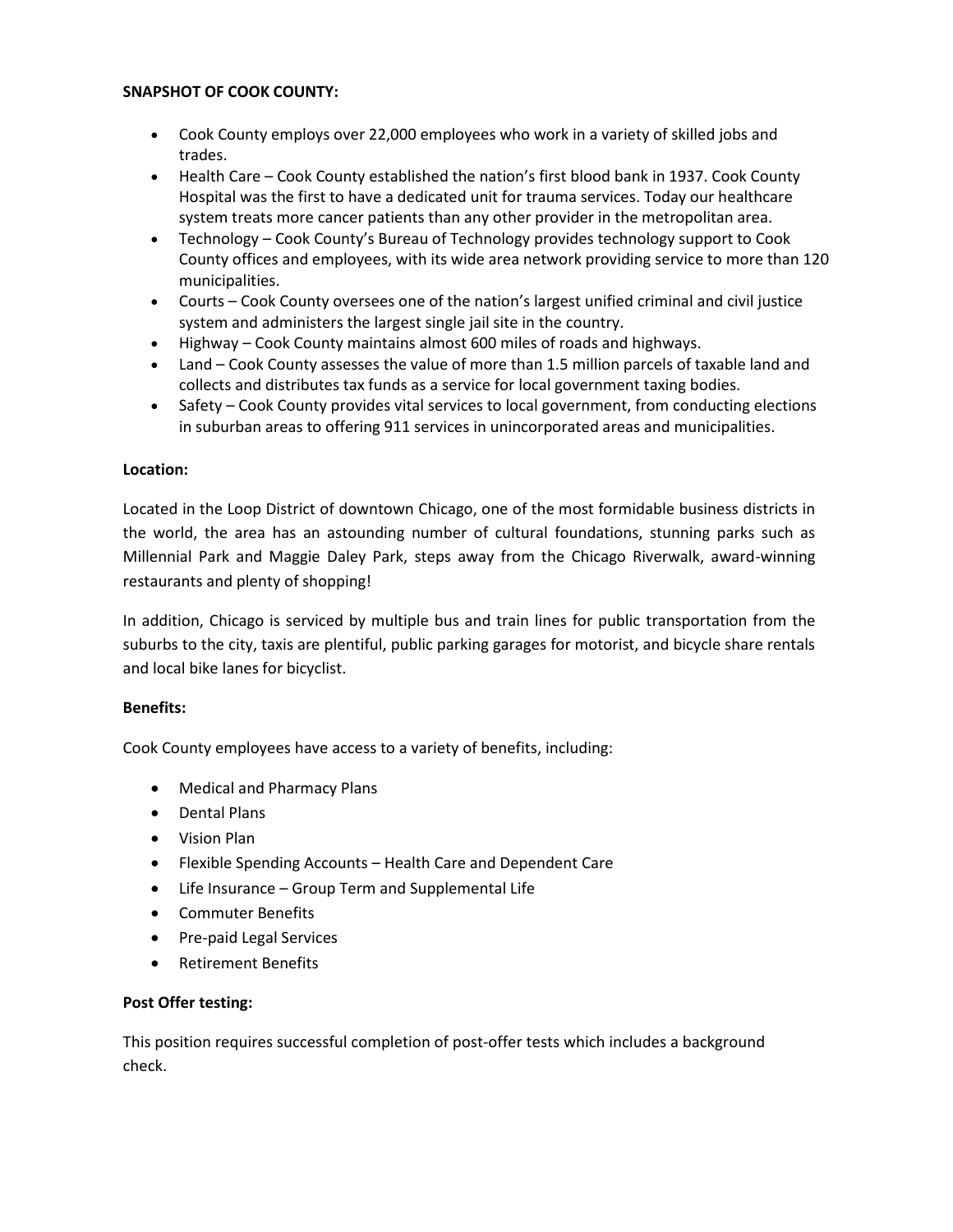PURSUANT TO EXECUTIVE ORDER 2021-1 AND COOK COUNTY'S MANDATORY COVID-19 VACCINATION POLICY, THE SELECTED CANDIDATE WILL BE REQUIRED TO EITHER SUBMIT PROOF OF FULL VACCINATION OR A REQUEST FOR REASONABLE ACCOMMODATION PRIOR TO THE START OF EMPLOYMENT. PLEASE CLICK THE FOLLOWING HYPERLINKS FOR THE FULL TEXT OF EXECUTIVE ORDER 2021-1 AND THE COOK COUNTY MANDATORY COVID-19 VACCINATION POLICY.

EXECUTIVE ORDER 2021-1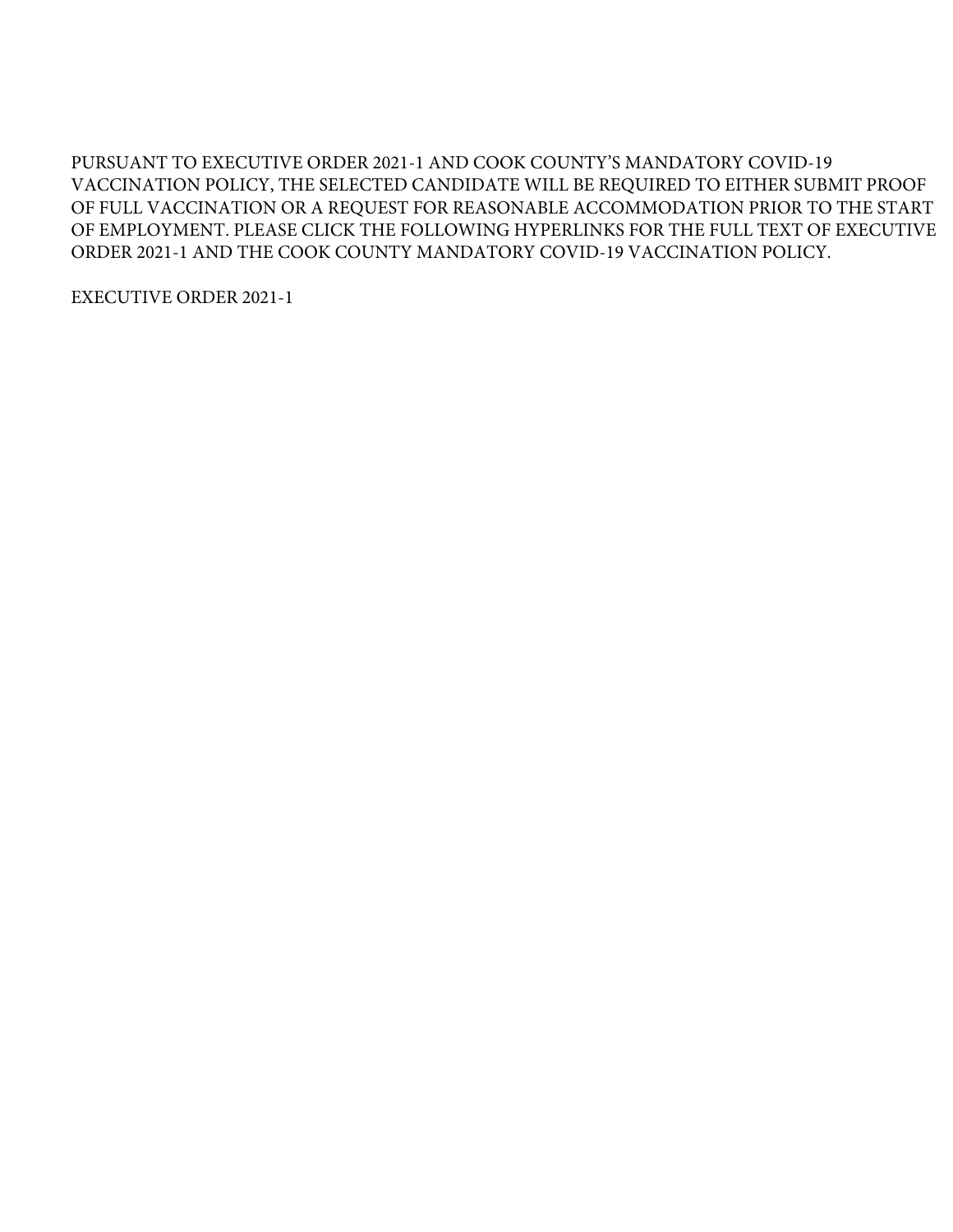# **COUNTY OF COOK**



# **Bureau of Human Resources**

118 N. Clark Street, Room 840 Chicago IL 60602

| Job Code:            | 5531                                |
|----------------------|-------------------------------------|
| Job Title:           | Special Assistant for Legal Affairs |
| <b>Salary Grade:</b> | 24                                  |
| Bureau:              | Economic Development                |
| Department:          | Building and Zoning                 |
| Dept. Budget No.     | 160                                 |
| Position I.D.        | 1000967                             |
| Shakman Exempt       |                                     |

# **Characteristics of the Position**

# **General Overview**

Acts as an internal legal advisor and counsel to the bureau chief or director, providing legal advice in matters related to the statutory authority and execution of powers of that department, bureau or departments within bureau; also functions as direct legal aide to the director or bureau chief as required. Provides assistance in interpreting the legal ramifications of proposals, policy directives and other actions planned or undertaken by department, bureau or County Board. May serve in the capacity of Freedom of Information Officer or advise on matters related to the Freedom of Information Act. Works with the President's Counsel and State's Attorneys Office as necessary in order to evaluate litigation, respond to document requests, prepare for matters related to administrative review and address opinions related to federal, state or local legislation. Consults with the President's Counsel and the Office of the Cook County State's attorney as required or directed.

# **Key Responsibilities and Duties**

Provides legal advice to the director or bureau chief in a variety of matters pertaining to the department's functions, duties, powers and responsibilities set forth and defined by the County ordinance, state or federal law.

Helps formulate and define legitimate and appropriate positions to be taken by the director. Conducts legal research and advises as necessary.

Acts in tandem, where necessary, with legal advisors in the States' Attorneys' Office and the President's Office to coordinate efforts with legislative or civil proceedings where necessary, including on legal issues regarding the interpretation and enforcement of County Ordinances and policies.